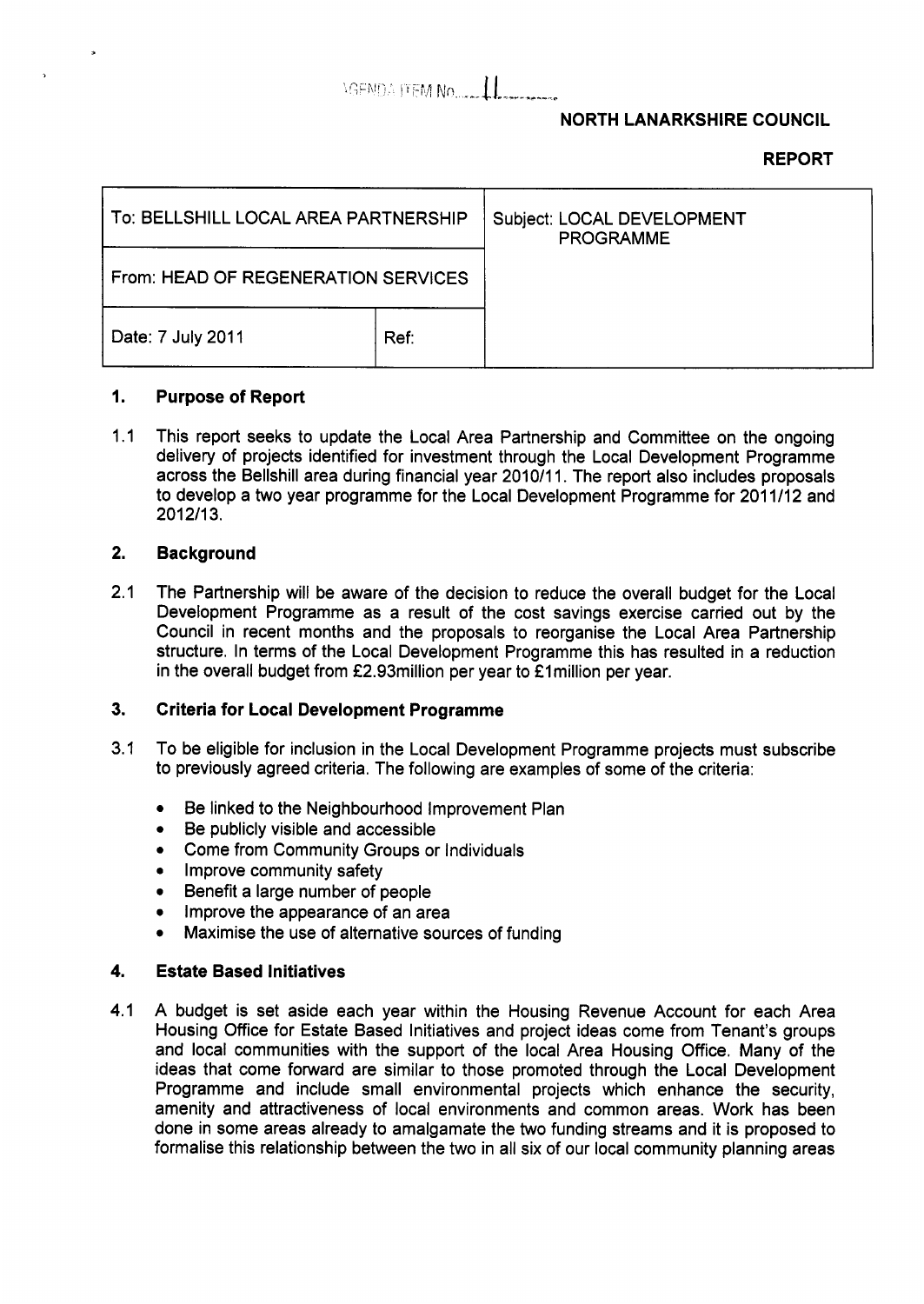this year. Progress with the joint work will be reported to the Local Area Partnership through this report at each cycle.

#### **5. Projects 2010/11**

 $\ddot{\phantom{a}}$ 

5.1 The projects which were approved for delivery in 2010/11 are detailed at **Appendix 1.** 

#### **6. Projects 201 1/12** & **201 2/13**

6.1 As a result of the factors described in paragraph 2 it is proposed to develop a two year Local Development Programme, 201 1/12 & 2012/13, for each of the six areas. Proposals for this area are shown at **Appendix 2** below.

The total budget for the area for the two year programme 2011/12 & 2012113 will be f268,OOO. This is based on the population of the area and adjusted to take into account the local deprivation indicators.

The Partnership will note that the majority of the projects will be delivered internally by Grounds Maintenance, Play Services, Roads Design Teams and Development Projects Team within Planning (Environmental Services).

#### **7. Corporate Considerations**

7.1 The Local Development Programme highlights the Council's commitment to neighbourhood regeneration and the value of the Local Area Partnerships.

#### **8. Recommendations**

- 8.1 It is recommended that the Local Area Partnership note and approve:
	- $(i)$ progress in terms of projects for delivery in 2010/11 (Appendix 1)
	- $(ii)$ the proposed projects over a two year programme (2011/12 & 1012/13) (Appendix 2)
	- $(iii)$ that further progress on the current and proposed projects will be reported to future meetings of the LAP.
	- $(iv)$ approve the proposal to amalgamate the Estate Based Initiatives budget with the Local Development Programme

iureen McCoňachie M: **Head of Regeneration Services**  Local Government Access to Information Act: for further information about this report, please contact Matt Costello on (01698) 302707.  $7<sup>th</sup>$  July 2011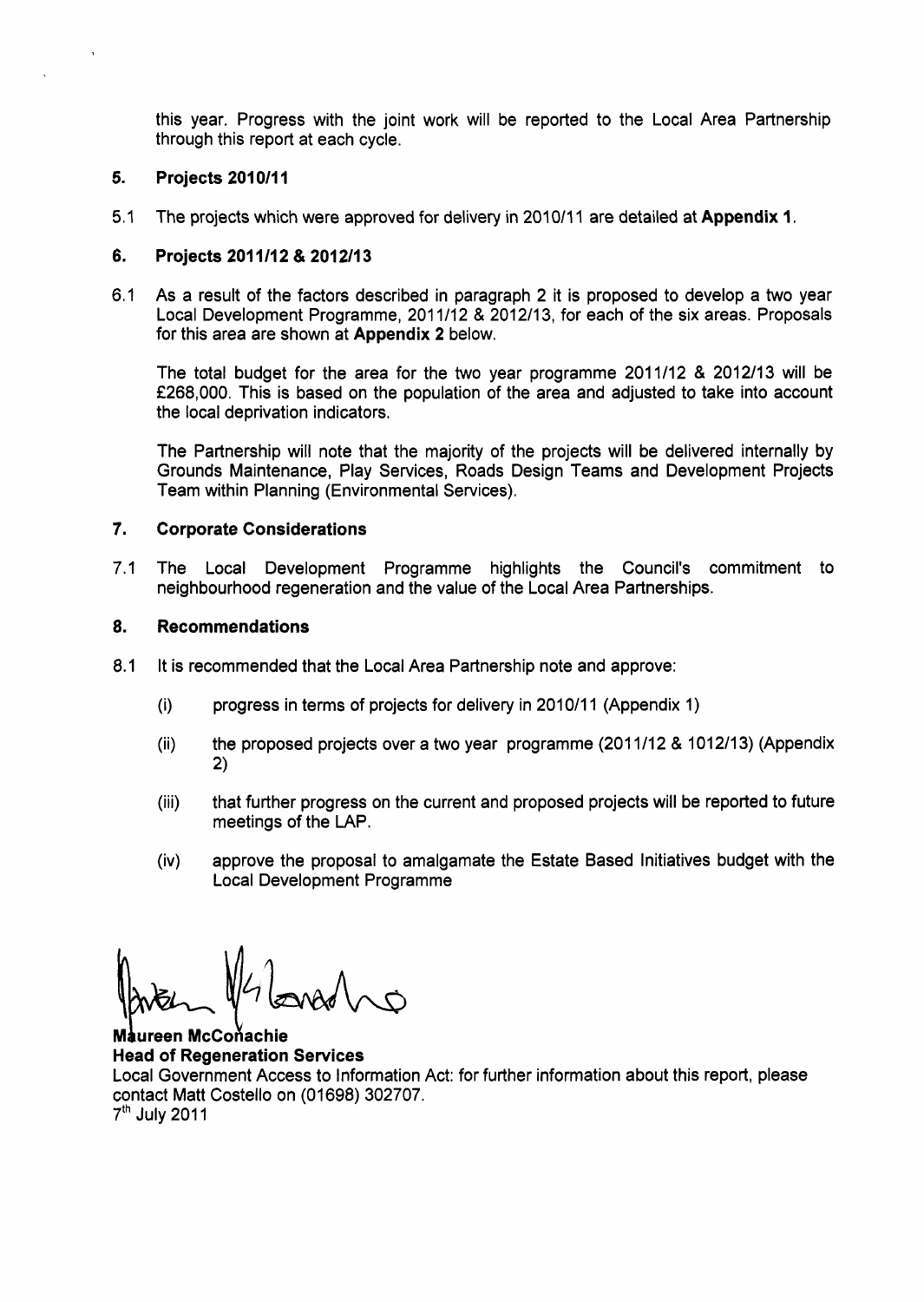# Appendix 1

# **Bellshill and District Local Development Programme 2010/11**

| <b>Site and Address</b>                                    | <b>Project</b>      | Indicative | <b>Status</b>                                                       |  |
|------------------------------------------------------------|---------------------|------------|---------------------------------------------------------------------|--|
|                                                            | Ref No.             | Cost       |                                                                     |  |
| <b>Clydesdale Rd</b><br><b>Bellshill</b>                   | 10/11B01            | £15,000    | Complete                                                            |  |
| <b>Myrtle Rd</b><br><b>Viewpark</b>                        | 10/11B02            | £20,000    | Complete                                                            |  |
| <b>Shirrel Burn</b>                                        | 10/11B03            | £20,000    | Cancelled                                                           |  |
| <b>Olive Court</b>                                         | 10/11B04            | £35,700    | Complete                                                            |  |
| <b>Caledonian</b><br><b>Avenue Bellshill</b>               | 10/11B05            | £10,000    | Complete                                                            |  |
| <b>Viewpark Glen</b>                                       | 10/11B06            | £20,000    | Complete                                                            |  |
| <b>McDougall Quad</b><br>at Strathclyde<br>Park            | 10/11B07            | £8,000     | Complete                                                            |  |
| <b>Aitkenhead Rd</b><br>Tannochside                        | 10/11B08            | £3,000     | Complete                                                            |  |
| <b>Babylon</b><br><b>Ave/Lawmuir Rd</b><br>(Footfield Rd ) | 10/11B09            | £15,000    | Complete                                                            |  |
| <b>Glencalder Cres</b><br><b>Bellshill</b>                 | 10/11B10            | £20,000    | Cancelled                                                           |  |
| <b>Easterwood Cres</b><br>Viewpark                         | 10/11B11            | £25,000    | Complete                                                            |  |
| <b>Liberty Rd</b><br>Garden                                | 10/11B12            | £10,000    | Complete                                                            |  |
| <b>Ella Gardens</b><br><b>Bellshill</b>                    | 10/11B13            | £15,000    | Cancelled                                                           |  |
| <b>Calder Bridge</b>                                       | 10/11B14            | £20,000    | Complete                                                            |  |
| <b>Cuckoo Way</b><br>Holytown                              | 10/11B15            | £45,000    | Contract started - delay due to drainage<br>problems/Scottish Water |  |
| <b>Sixth St</b><br><b>Birkenshaw</b>                       | 10/11B16            | £10,000    | Complete                                                            |  |
| <b>King George V</b><br><b>Park Mossend</b>                | 10/11B17            | £20,000    | Complete                                                            |  |
| <b>Banyan Cres</b><br><b>Play Area</b>                     | 10/11B18            | £18,000    | Complete                                                            |  |
| <b>Hattonrigg Rd</b><br><b>Site</b>                        | 10/11B19            | £25,000    | Complete                                                            |  |
| <b>Orbiston Dr</b><br><b>Bellshill</b>                     | 10/11B20            | £15,000    | Complete                                                            |  |
| Holytown<br><b>Memorial</b><br><b>Gardens</b>              | 10/11B21            | £20,000    | Complete                                                            |  |
| <b>Orbiston Railway</b><br>Crossing                        | 10/11<br><b>B22</b> | £15,000    | Complete                                                            |  |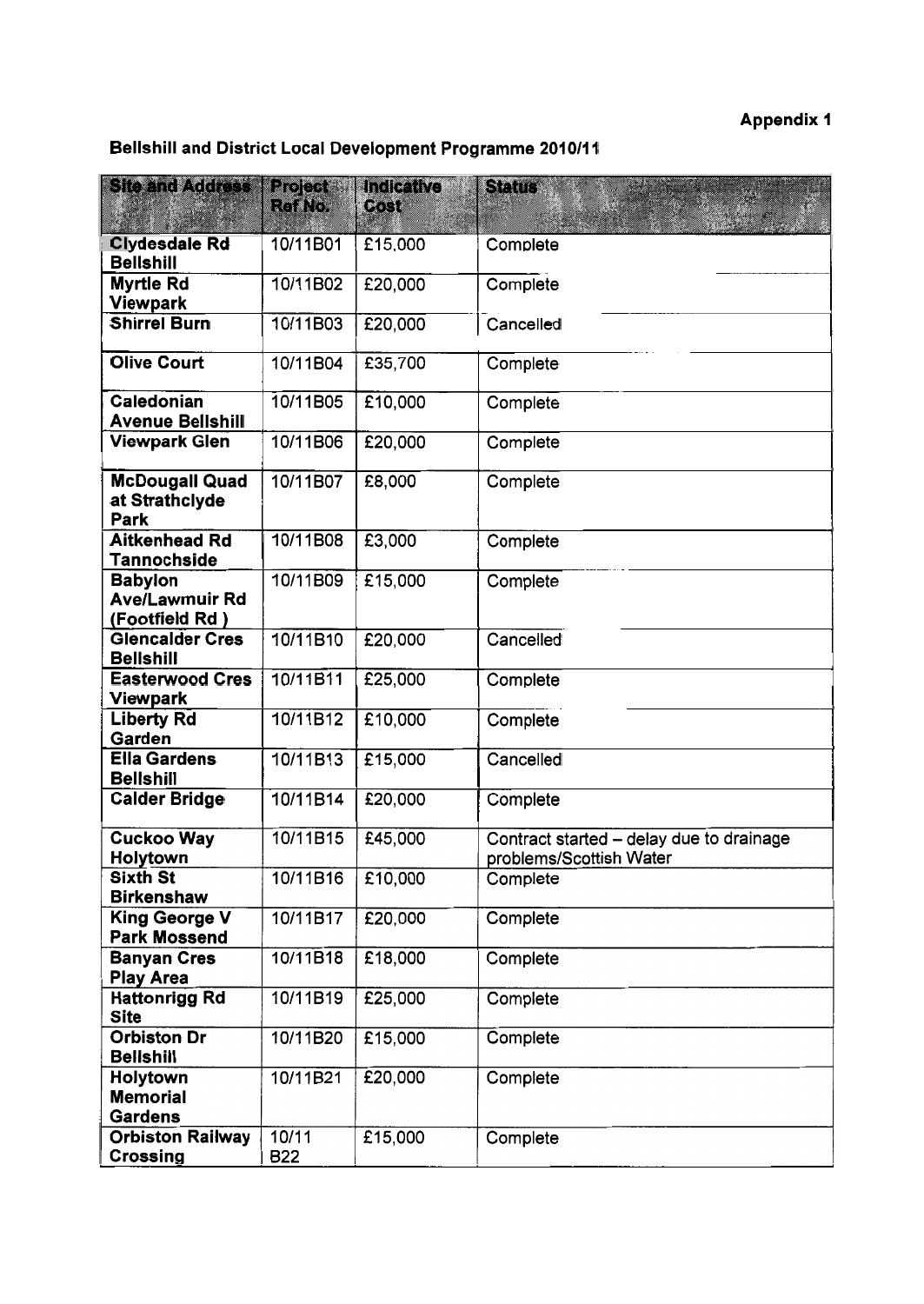| <b>Site and Address</b>                                            | Project<br>Romo     | <b>Indicative</b><br><b>Cost</b> | Sfalls                                                                                   |
|--------------------------------------------------------------------|---------------------|----------------------------------|------------------------------------------------------------------------------------------|
| <b>Tollhouse</b><br><b>Gardens</b>                                 | 10/11<br><b>B23</b> | £10,000                          | Complete                                                                                 |
| <b>Beautiful North</b><br>Lanarkshire                              | 10/11<br><b>B24</b> | £20,000                          | Complete                                                                                 |
| <b>Viewpark</b><br>Gates at Viewpark<br>Glen                       | 10/11<br><b>B25</b> | £8,000                           | Complete                                                                                 |
| <b>Birkenshaw</b><br><b>Additional Fencing</b>                     | 10/11<br><b>B26</b> | £9,000                           | Complete                                                                                 |
| <b>Bellshill</b><br>Fencing at Forest<br>Drive area                | 10/11<br><b>B27</b> | £8,000                           | Complete                                                                                 |
| <b>Bellshill</b><br><b>Lockett Yett Area</b>                       | 10/11<br><b>B28</b> | £461                             | Complete                                                                                 |
| <b>Viewpark</b><br><b>Jimmy Johnston</b><br><b>Memorial Garden</b> | 10/11<br><b>B29</b> | £20,000                          | Complete                                                                                 |
| <b>Bellshill</b><br>Hamilcombe Rd                                  | 10/11<br><b>B30</b> | £14,000                          | Complete                                                                                 |
| <b>Bellshill</b><br>Calder Rd                                      | 10/11<br><b>B31</b> | £15,000                          | Some work has been carried out and<br>remainder will be completed as part of<br>phase 2. |

 $\ddot{\phantom{1}}$